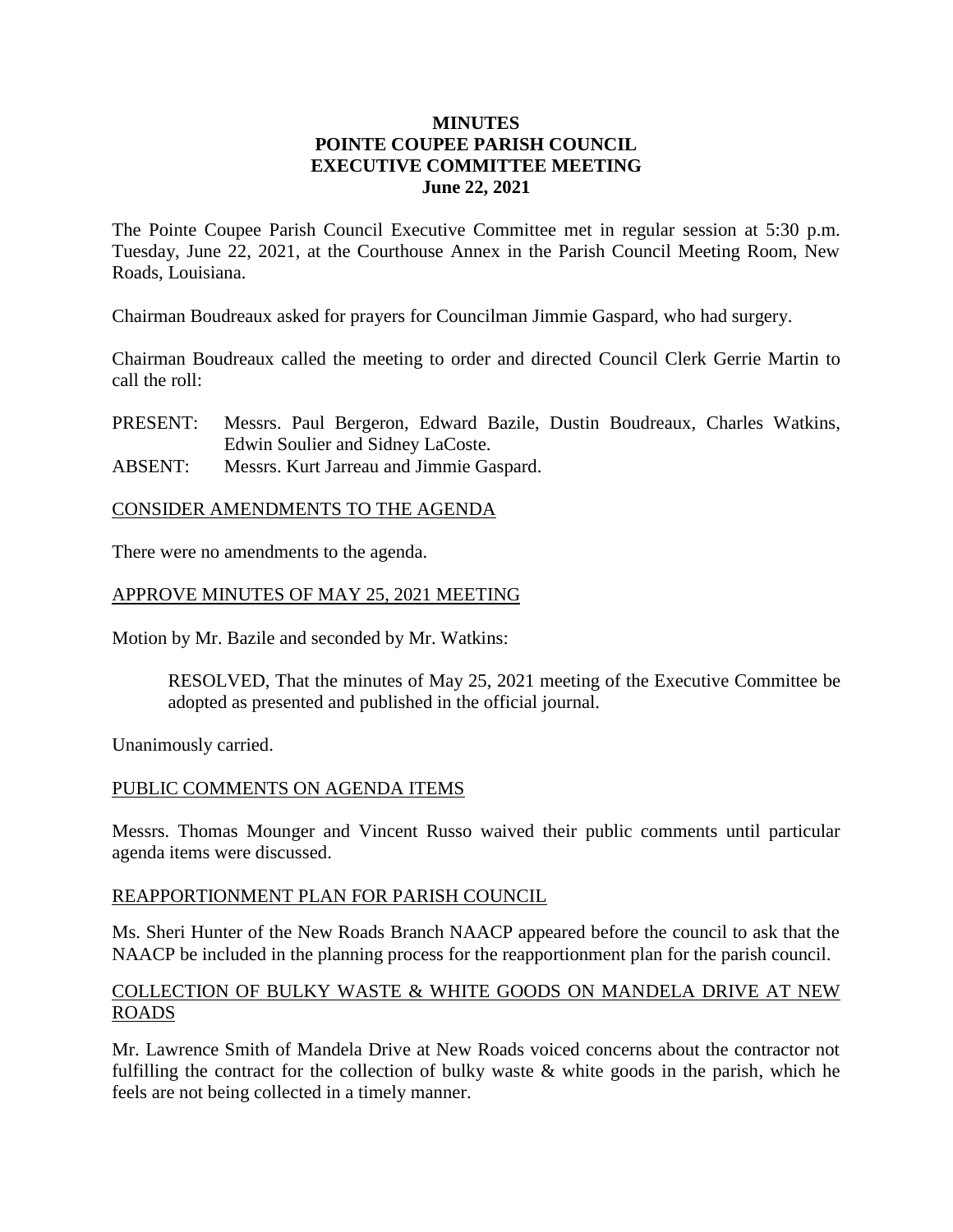#### June 22, 2021 2

Parish President Major Thibaut addressed Mr. Smith's concerns, and gave an overview of the process for collection of bulky waste and white goods in the parish.

# PRESENTATION OF 2020 ANNUAL AUDIT REPORT SUBMITTED BY KOLDER, SLAVEN & COMPANY, LLC

CPA Rob Carter of Kolder, Slaven & Company, LLC presented and gave a summary of the 2020 annual audit report for the parish. The report will be accepted at the council meeting in July.

# DISCUSSION OF ADOPTING 2021MILLAGE RATE(S)

Chairman Boudreaux reported on a draft resolution presented for their review, relative to adopting the 2021 millage rate(s), which will be approved at the council meeting in July.

# DISCUSSION OF A PROPOSED ORDINANCE TO AMEND AND REENACT CHAPTER 22 OF THE POINTE COUPEE PARISH CODE OF ORDINANCES, PERTAINING TO SUBDIVISIONS APPLICATIONS

Mr. Vincent Russo of Fairfield Subdivision at New Roads asked the council to consider 100 x 100 lot sizes in the parish for future developing of subdivisions.

Chairman Boudreaux commented on the previous amendment to the subdivisions ordinance relative to subdivisions applications and lot sizes being veto by the parish president, which inadvertently reflected standard and minor subdivisions instead of just the major subdivision. The ordinance is being reintroduced to reflect the major subdivision only. Thereafter, there were further discussion from councilmembers.

Chairman Boudreaux commented on the proposed ordinance to amend and reenact Chapter 22 of the Pointe Coupee Parish Code of Ordinances, pertaining to subdivisions applications in the parish. The ordinance is being reintroduced at a special meeting of the council today, and a public hearing and proposed adoption of the ordinance will be held at the council meeting on July 13, 2021.

# DISCUSSION OF PROPOSED ORDINANCE TO AMEND THE POINTE COUPEE PARISH CODE OF ORDINANCES TO DECLARE PROPERTY SURPLUS (LOT X & LOT Y IN SIMMONDS NO. 2 SUBDIVISION AT FORDOCHE) AND AUTHORIZED THE DISPOSITION THEREOF.

Chairman Boudreaux and Parish President Thibaut commented on the proposed ordinance to amend the Pointe Coupee Parish Code of Ordinances to declare property surplus (Lot X & Lot Y in Simmonds No. 2 Subdivision at Fordoche) and authorized the disposition thereof. A public hearing and proposed adoption of the ordinance will be held at the council meeting on July 13, 2021.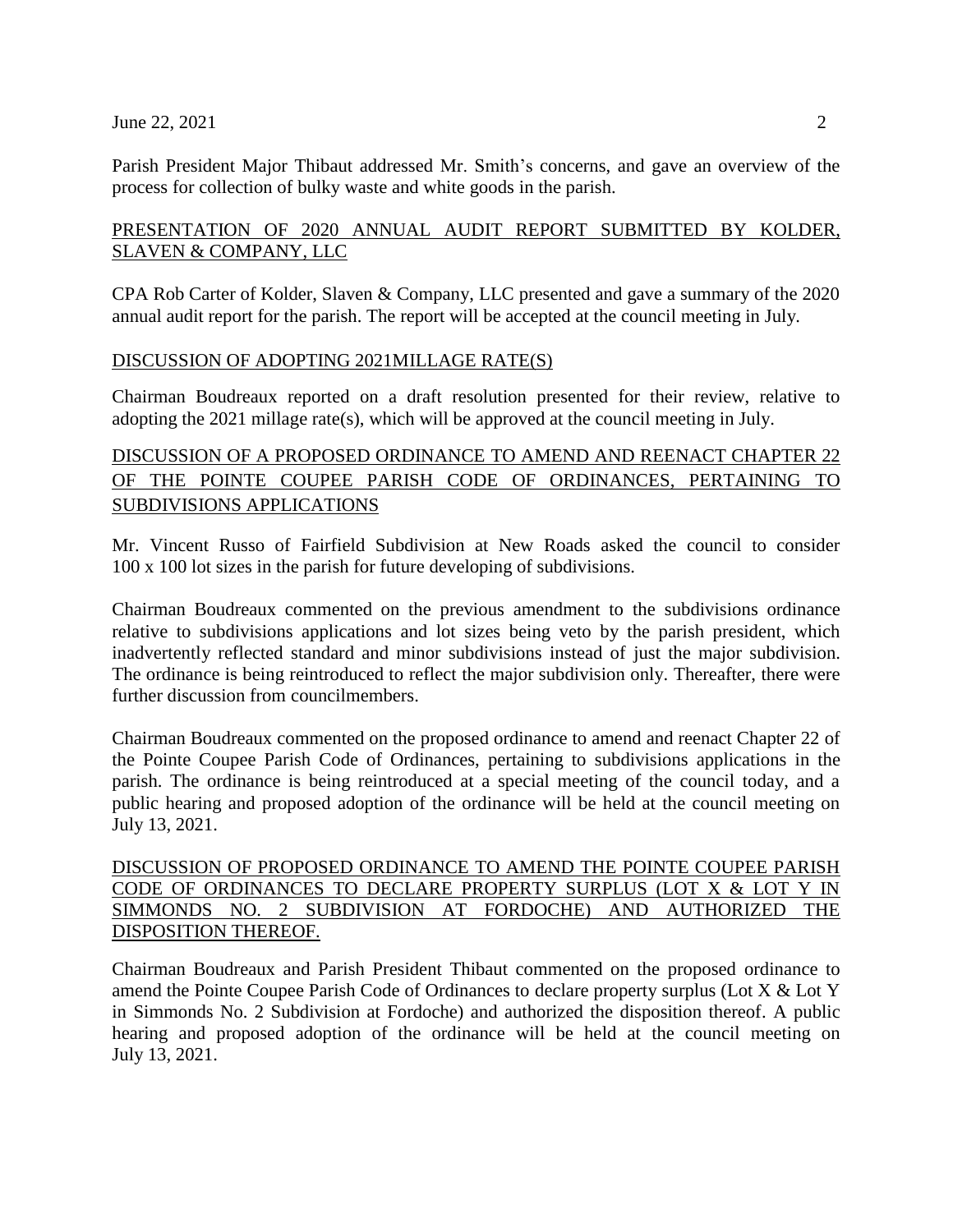# DISCUSSION OF A PROPOSED ORDINANCE TO AMEND THE POINTE COUPEE PARISH CODE OF ORDINANCES, DESCRIBING THE PRECINCT BOUNDARIES FOR THE POINTE COUPEE PARISH COUNCIL AND ASSIGNING POLLING LOCATIONS

Chairman Boudreaux commented on the proposed ordinance to amend the Pointe Coupee Parish Code of Ordinances, describing the precinct boundaries for the parish council and assigning polling locations. A public hearing and proposed adoption of the ordinance will be held at the council meeting on July 13, 2021.

Parish Director of Administration Mark Ward gave further comments on this matter.

# DISCUSSION OF A PROPOSED ORDINANCE TO AMEND THE POINTE COUPEE PARISH CODE OF ORDINANCES RELATIVE TO ESTABLISHING ZONING AND MAPS IN THE PARISH

Mr. Thomas Mounger of LA Hwy. 416 at Lakeland gave comments about the need for zoning in the parish, and the comprehensive plan developed in 2009 by the parish.

Chairman Boudreaux and Planning & Zoning Commission Chairman James Beard discussed the proposed ordinance to establish zoning and maps in the parish, which was crafted and designed by CSRS, Inc. A representative from CSRS was at the meeting to address any questions or concerns about the ordinance and maps.

Parish President Thibaut thanked the commission for their hard work in developing the proposed zoning plan for the parish.

After a lengthy discussion, Chairman Boudreaux announced a public hearing and proposed adoption of the ordinance will be held at the council meeting on July 13, 2021.

# PARISH PRESIDENT'S REPORT/DEPARMENT UPDATES

Parish President Thibaut gave updates on the following:

Recreation programs and improvements at PC Rec; improvements and events scheduled at the Multi-Use Center; issuance of electrical/building permits; renovations of the Courthouse Annex and Annex 2 buildings, grant to install new HVAC at the Detention Center; complaints received for solid waste and bulky waste/white goods collections; False River water lever is 15.2 with no gates open; plats approved by the Planning & Zoning Commission; drainage improvement projects; upgrades to the gas system, and new meter reading devices; and COVID-19 Relief Fund.

#### ANNOUNCEMENTS, NOTICES, MEETINGS, ETC.

There were no announcements, notices, meetings, etc.